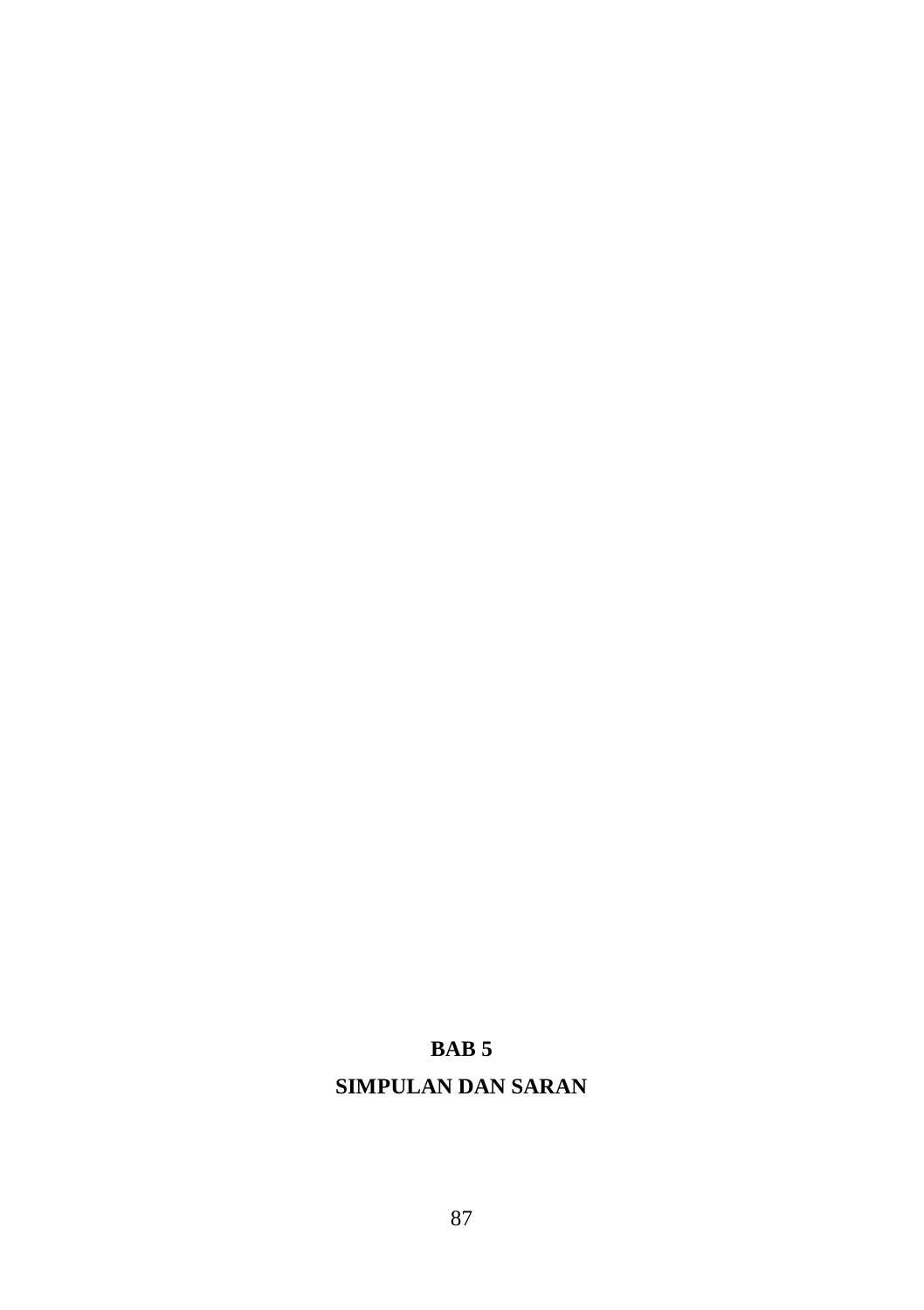## **5.1 Simpulan**

Berdasarkan pada hasil pengamatan, dapat disimpulkan bahwa peningkatan konsentrasi PVA dapat meningkatkan viskositas pada sediaan masker gel *peel-off* secara signifikan terhadap aspek mutu fisik yaitu daya sebar dan uji efektivitas yang meliputi waktu kering, kekencangan masker, kemudahan dibersihkan serta aseptabilitas sediaan namun tidak berpengaruh secara signifikan terhadap aspek organoleptis, pH, homogenitas dan uji iritasi.

### **5.2 Saran**

Pada penelitian selanjutnya disarankan agar dilakukan penelitian lebih lanjut berupa pengaruh ekstak wortel (*Daucus carota* L.) terhadap efektivitas sediaan masker gel *peel-off* menggunakan metode in vivo.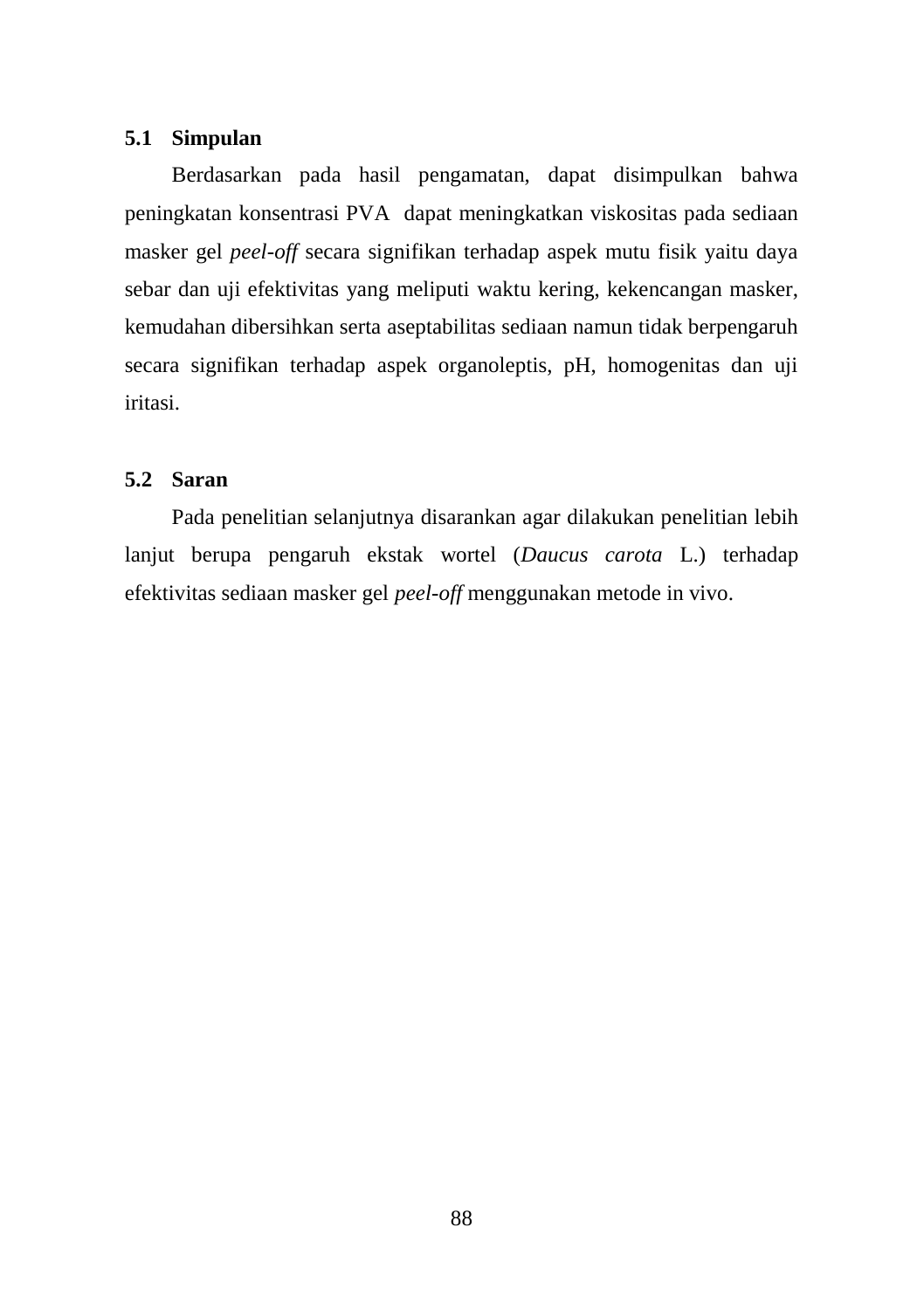### **DAFTAR PUSTAKA**

- Anggraini, D., Malik, M., Susiladewi, M., 2011. *Formulasi Krim Serbuk Getah Buah Papaya (Carica papaya L.) sebagai Anti Jerawat.* Universitas Andalas.
- Aswal, A., Kalra, M., and Rout, A. 2013. *Preparation and Evaluation of Polyherbal Cosmetic Cream, Der Pharmacia Lettre*. 5(1). 83-88.
- Backer, C.A. and Brink, R.C. 1965. *Flora of Java (Spermatophyta Only) Vol II***.** N. V. P Noordhoff. Groningen. The Nether Land.
- Barry, B. W., 1988. Topical preparations, in *Pharmaceutics: the Science of Dosage Form Design*, M. E. Aulton (ed.). Churchill Livingstone. New York. 381-411.
- Bauernfeind, J.C., 1992. *Carotenoids as Colorants and Vitamin A Precusors*. Academic Press, Ny, p. 33-34, 179-181, 189, 816-821.
- Benzie, I. F. F. and Strain, J. J. 1996. The Ferric Reducing Ability of Plasma (FRAP) as a Measure of "Antioxidant Power": the FRAP assay. *Analytical Biochemistry*. 239. 70-76.

Cahyono, B. 2002. *Wortel Tehnik Budidaya dan Analisis Usahatani*, Kanisius, Yogyakarta.

- Caparino, O. A., Tang, J., Nindo, C. I., Sablani, S. S., Powers, J. R. and Fellman, J. K. 2012. Effect of Drying Methods on the Physical Properties and Microstructures of Mango (Philippine 'Carabo'var.) Powder. *Journal of Food Engineering*. III. 135-148.
- Cini, J., and Finkenaur, A., 1998. *Gel Formulation Containing Growth Factors*. Ethicon, Inc., USA. P. 4.
- Cole, G., 2002. *Pharmaceutical Coating Technology*. Taylor and Francais. USA. 15-44.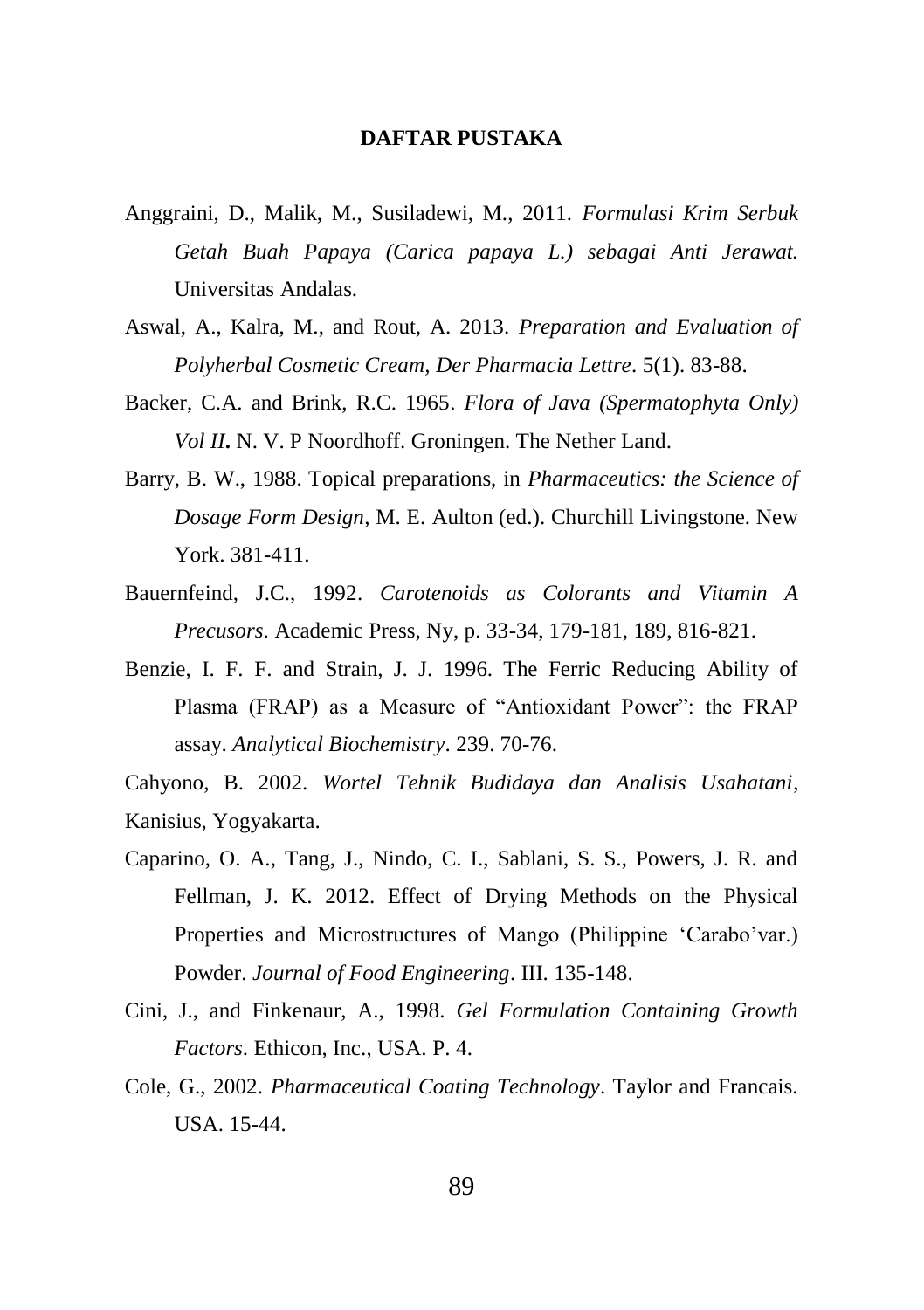- Departemen Kesehatan RI, 1979*. Farmakope Indonesia edisi III*. Departemen Kesehatan Republik Indonesia. Jakarta.
- Departemen Kesehatan RI, 1995. *Farmakope Indonesia Ed IV*. Departemen Kesehatan Republik Indonesia. Jakarta. Hal 4-7, 162, 166 515, 771, 1087.
- Direktur Jendral POM (Ditjen POM), 2000. *Parameter Standar Umum Ekstrak Tumbuhan Obat.* Departemen Kesehatan Republik Indonesia. Jakarta.
- Djajadisastra, J., Mun'im, A., dan Dessy, N. P. 2009. Formulasi Gel Topikal dari Ekstrak Nerii folium dalam Sediaan Anti Jerawat. *Jurnal Farmasi Indonesia*. 4(4). 210-216.
- Funk, W., Droeschel, B., 1991. *Modern TLC 4*. J.Planar Chromalogi 123.
- Gandjar, I.G., Rohman, A., 2009. *Kimia Farmasi Analisis*. Jakarta. Pustaka pelajar.
- Grag, A., Anggarwal, D., Grag, A., Sigla, A.K., 2002. *Spreading of Semisolid Formulation*. Pharmaceutical Technology. P.84-105. www. Pharmtech.com
- Harry, R.G., 1982. *Harry's Cosmeticology*. 7<sup>th</sup> Ed. Chemical Publishing Company, Inc., London, pp. 277-279.
- Hendrikson, R. 2009. *Earth Food Spirulina How this Remakable Blue-Green Algae can Transform Your Health and Our Planet***.** Ronore Enterprises, Inc. Hawaii, USA.
- Hilnak, A. J. and Clark, B. A., 2007. *Dryinging and Dryingers, in Swarbrick, J. Encyclopedia of Pharmaceutical Technology*. 3rd edition. Volume III. Informa Healthcare USA, Inc., New York. 1443- 1444.
- Hurst, W. J. 2002. *Methods of Analysis for Functional Foods and Nutraceuticals***.** CRC Press. LLC.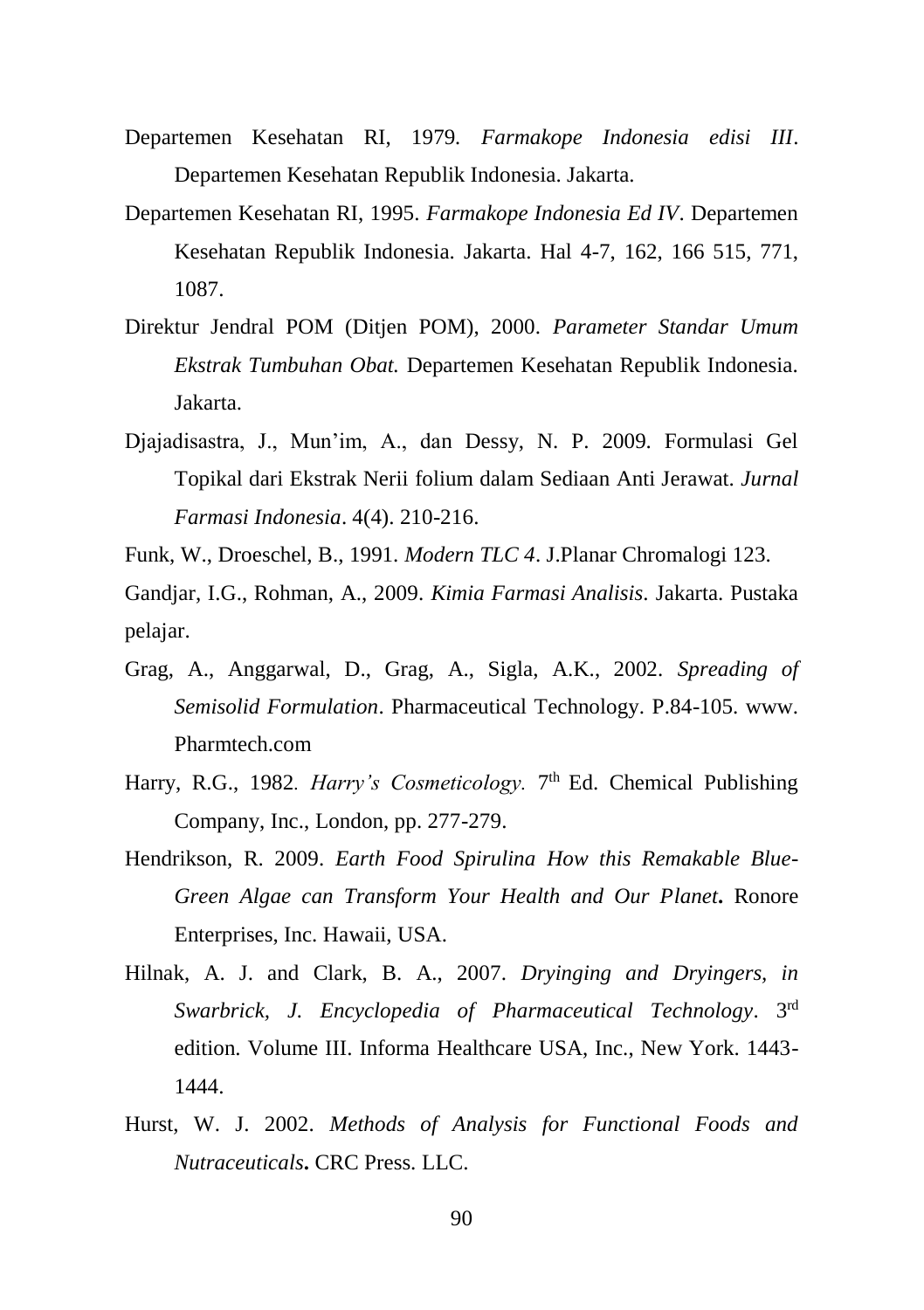Hutapea, J.R.DR, DKK., 1993. *Inventaris Tanaman Obat Indonesia (II),* Departemen Kesehatan RI.

Jones, D.S., 2010. *Statistika Farmasi*. Penerbit Buku Kedokteran : EGC.

- Kaharap, A., 2013. 'Optimasi Formula Penyalut Tablet Salut Enterik Ekstrak Wortel (*Daucus carota* L.)'. *Skripsi*. Sarjana Farmasi. Universitas Katolik Widya Mandala, Surabaya.
- Kartika, B., 1991. *Uji Mutu Pangan*. Proyek Peningkatan Perguruan Tinggi Universitas Gajah Mada. Yogyakarta. Hal 107-111, 199.
- Kartika, B., Hastuti, P., dan Supartono, W., 1988. Panel, *dalam Pedoman Uji Inderawi Bahan Pangan*. Proyek Peningkatan/Pengembangan Perguruan Tinggi Universitas Gadjah Mada Yogyakarta. Yogyakarta. 22-47.
- Kaweono, P., 2005. *Pengaruh Konsentrasi PVA (Poliyvinyl Alkohol) sebagai Film Agent terhadap Kemudahan Pemakaian, Viskositas, Waktu kering, Daya Adhesivitas, dan Kekencangan dari Masker Peel-Off.* Fakultas Farmasi Universitas Katolik Widya Mandala Surabaya. Hal 55.
- Ketaren, S., 1986. *Penghantar Teknologi Minyak dan Lemak Pangan*. UI-Press. Jakarta. Hal 60, 63, 72, 120-129, 173-176.
- Kjellenberg, L. 2007. *Sweet and Bitter Taste in Organic Carrot.* Swedish University of Agricultural Sciences.
- Kumar, K. K., Sasikanth, K., Sabareesh, M. and Dorababu N., 2011. Formulation and evaluation of diacerein cream, *Asian Journal of Pharmaceutical and Clinical Research*. 4(2). 93-98.
- Kurniawan, D.W., Sulaiman, S.T.N., 2009. *Teknologi Sediaan Farmasi*. Graham Ilmu. Yogyakarta. Hal. 70-84, 91-102.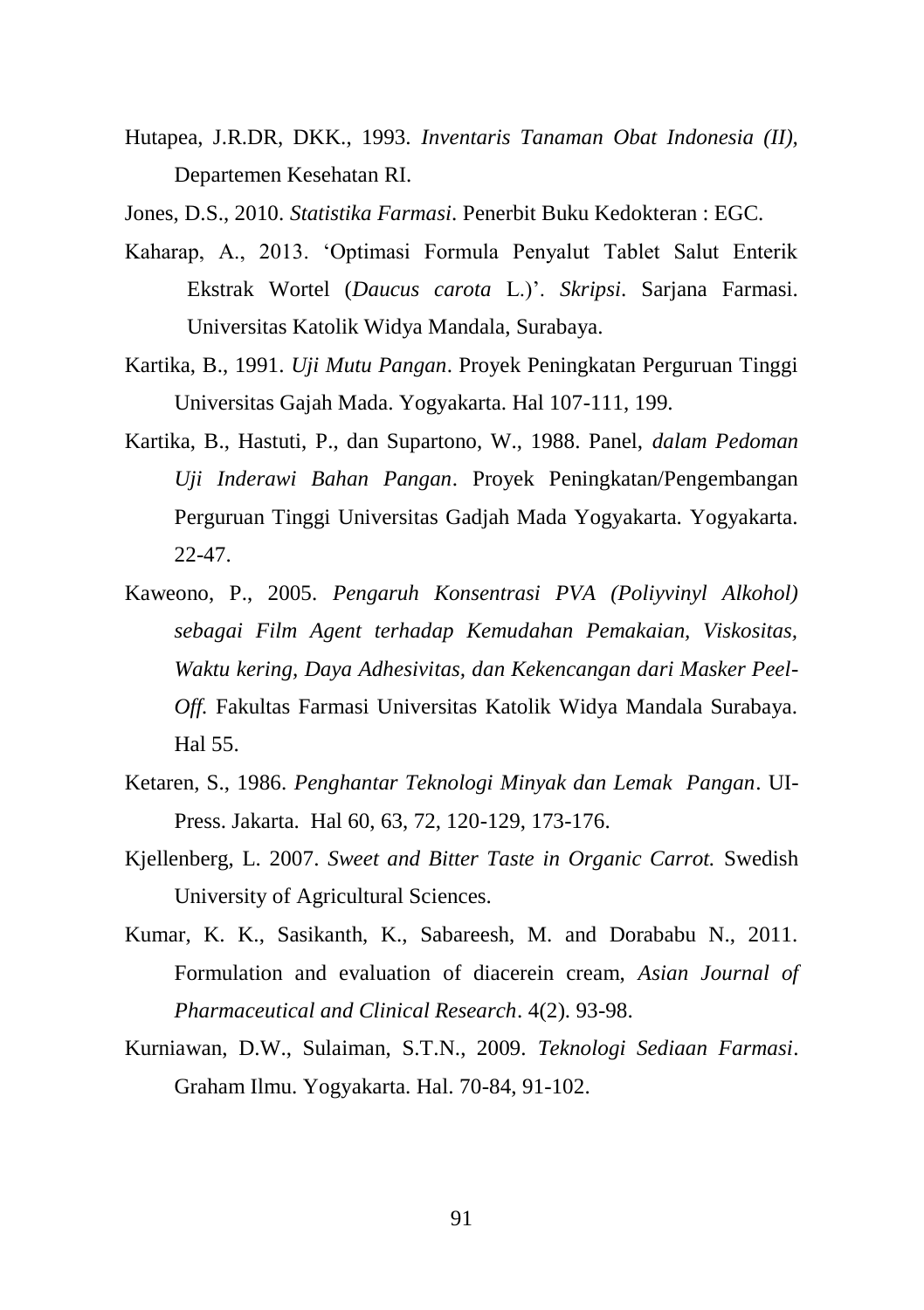- Liapis, A. I., and Bruttini, R., 2006. Freeze dryinging, in Mujundar, A. S. *Handbook of Industrial Dryinging*. 3rd edition. CRC Press/Taylor and Francis Group. Boca Raton. 257-283.
- Lieberman, H.A., Lachman, L., Schwartz, J.B., 1988. *Pharmaceutical Dosage Forms: Disperse Systems,* Volume 2 Marcel Dekker, Inc., New York, p.500.
- Lin, C.A., Ku, T.H., 2008. *Shear and Elongational Film Properties of Thermoplastic Polyvinyl Alcohol Melts with Different Plasticizer Contents and Degree of Polymerization.* Journal of physical Chemistry C111:13696-13700.
- Maulina, I. D., 2011. Uji Stabilitas Fisik dan Aktivitas Antioksidan Sediaan Krim yang Mengandung Ekstrak Umbi Wortel (*Daucus carota* L.). *Skripsi Farmasi*. Universitas Indonesia. Depok.
- Mitsui T., 1997*. New Cosmetic Science*. Shiseido Co., Ltd. Tokyo. pp. 357- 362.
- Mujumdar, A.S., 1987*. Handbook of industrial Dryinging*. McGill University. Montreal. Quebee. Canada.
- Nawanopparatsakul, S., Euasathien, J., Eamtawecharum,, C., Benjarimingokol, P., Soiputtan, S. Paechamud, P. T. 2005. Skin Irritation Test of Curcuminoids Facial Mask Containing Chitosan as a Binder. *Silpakorn University International Journal*. 5(1-2). 140-147.
- Ofner, C. M. and Klech-Gelotte, C. M., 2007. Gel and Jellies, in Swarbrick, J. *Encyclopedia of Pharmaceutical Technology*. 3rd edition. Volume III. Informa Healthcare USA. Inc. New York. 1888.
- Ogur, E., 2005. *Polyvinyl Alcohol : Materials, Processing and Applications*. United Kingdom:Smithers Rapra Technology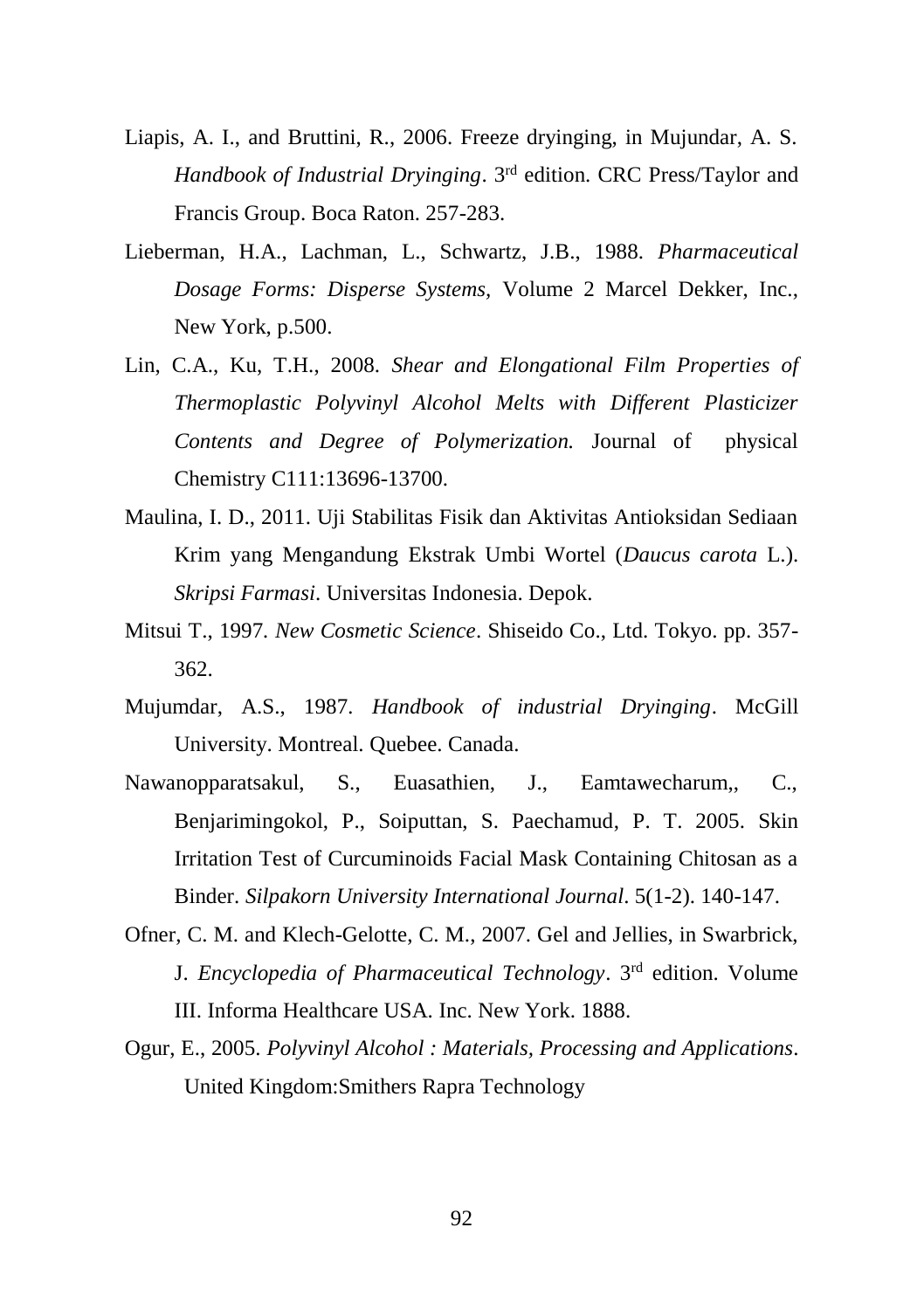- Pena, I. E., 1990. Gel dosage forms: theory, formulation and processing. In Osborne. D. W. and Amann, A. H., *Topical Drug Delivery Formulations*. Marcel Dekker INC. New York. 381-388.
- Pervical, M., 1998. *Antioxidant.* Clinical Nutrition Insights. NI/T0311/96 Rev 10/98.
- Prastiwi, S., 2005. *Penetapan Kadar Karoten dalam Wortel yang Ditanam di Desa Nangkajajar, Pasuruan dan Desa Junggo, Kota Batu secara Spktrofotometri*. Fakultas Farmasi Universitas Katolik Widya Mandala Surabaya. Hal 66.
- Primadiati R., 2001. *Kecantikan, Kosmetika dan Estetika*, PT. Gramedia Pustaka Utama, Jakarta, hal. 75, 78, 81, 91, 182-187.
- Ravi. M., De, S. L., Azharuddin, S., Paul, and Solomon, F. D. 2010. *The Beneficial Effects of Spirulina Focusing on Its Immunomodulatory and Antioxidant Properties. Nutrition and Dietary Suplements 2010.* 2. Dove Medical Press Ltd. 73 – 83.
- Roth, H. J. and Blaschke, G. 1994. *Analisis Farmasi*, S. Soebito (ed). Diterjemahkan dari Bahasa Inggris oleh Kisman, S. dan Ibrahim, S., Gajah Mada University Press. Yogyakarta.
- Rowe, R.C., Paul, J.S., and Marian, E.Q., 2009. *Handbook of Pharmeceutical Exicipient 6th .* Pharmaceutical Press. USA.
- Rubatzky, V.E., Yamaguchi, M., 1997. *Sayuran Dunia : Prinsip, produksi, dan gizi* (Herison, C., Ir., MSc., penerjemah). Penerbit ITB, Bandung, hal. 164.
- Rukmana, R., Ir., 1995. *Bertanam Wortel*. Kanisius. Yogyakarta. Hal 11-18, 27.
- Saxena, S.K., 2004. *Polyvinyl Alcohol (PVA).* Chemical and Technical Assesment  $(CTA)$  61<sup>th</sup> JECFA.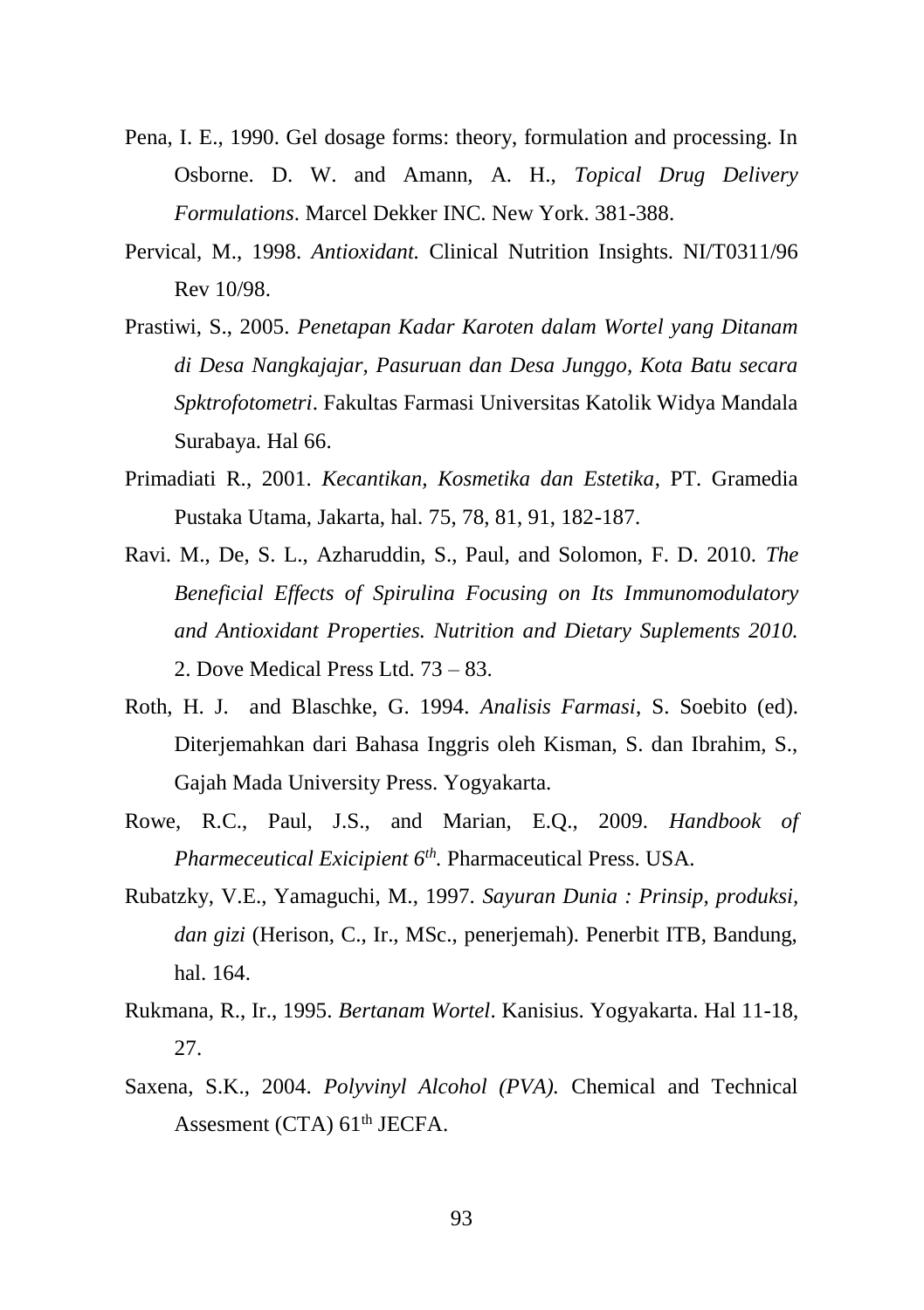- Schmitt, W. H., 1996. *Skin Care Products*. In: Williams, D.F. and W.H. Schmitt (Ed). 1996. Cosmetics and toiletries industry 2<sup>nd</sup> ed. Blackie Academic and Profesional. London.
- Sembiring, B., 2009. Pengaruh Konsentrasi Bahan Pengisi dan Cara Pengeringan terhadap Mutu Ekstrak Kering Sambiloto. *Bul. Littro*. 20(2): 173-181.
- Septiani , S., Wathoni, N., Mita, R.S., 2011. *Formulasi Sediaan Masker Gel Antioksidan dari Ekstrak Etanol Biji Melinjo(Gnetum gnemon Linn.)*. Fakultas Farmasi Universitas Padjajaran. Hal 1- 26.
- Shivhare, U. D., Jain, K. B., Marthur, V. B., Bhusari, K. P. and Roy, A. A. 2009. Formulation Development and Evaluation of Diclofenac Sodium Gel Using Water Soluble Polyacrylamide Polymer. *Digest Journal of Nanomaterials and Biostructure*. 4(2). 285-290.
- Sies, H., and Stahl. 2004, Carotenoids and UV Protection, *Photochem. Photobiol. Sci.***3**, pp 749 – 752.
- Stahl, M., Tania, C., Ingrid, V., Isabelle, V. R., Maria, C., 2007. *Expanding Silicone Technologies for Sun Care Performance Complements Aesthetics*. Dow Coming Corporation. USA.
- Thibodeau, G.A., 1996*. Antohny's Textbook of Anatomy and Physicology*. 15th Ed. Van Hoffman Press, Inc. London. Pp.196-199.
- Tjitrosoepomo, G., 2003. *Morfologi Tumbuhan*. Gadjah Mada University Press. Yogyakarta.
- Tranggono, R.I., Latifah, F., 2007. *Buku Pegangan Ilmu Pengetahuan Kosmetika*. PT Gramedia Pustaka Utama. Jakarta.
- Tresna, P., 2010. *Perawatan Kulit Wajah (Facial).* Universitas Pendidikan Indonesia. Bandung.
- Trilaksani, W., [2003, Juni]. *Antioksidan: Jenis, Sumber, Mekanisme Kerja dan Peran Terhadap Kesehatan.* [Online].